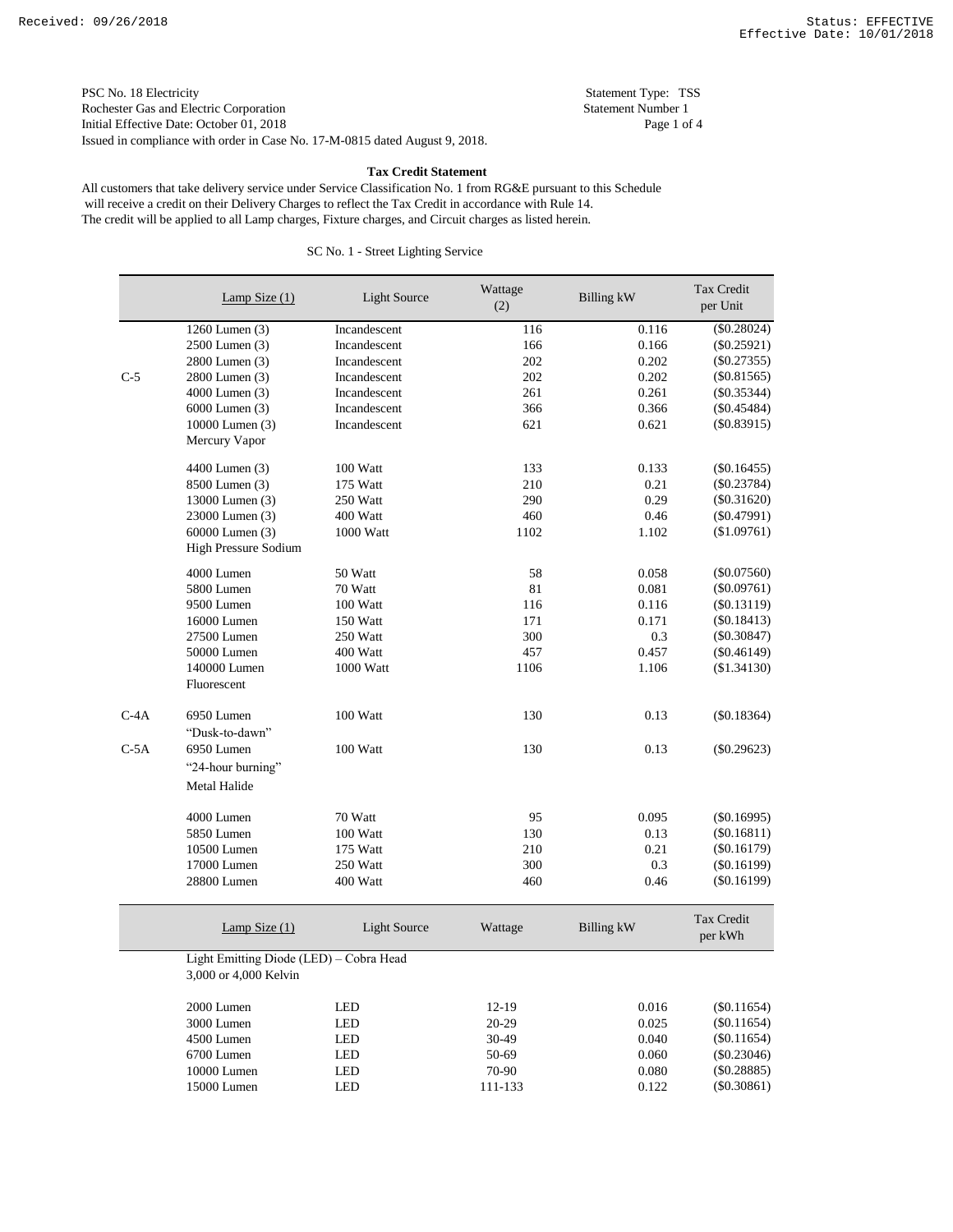Issued in compliance with order in Case No. 17-M-0815 dated August 9, 2018. PSC No. 18 Electricity<br>
Rochester Gas and Electric Corporation<br>
Statement Number 1 Rochester Gas and Electric Corporation Initial Effective Date: October 01, 2018 Page 2 of 4

## **Tax Credit Statement**

SC No. 1 - Street Lighting Service (Continued)

| Unit Type             |                                                                                                                                                             | Tax Credit                     |
|-----------------------|-------------------------------------------------------------------------------------------------------------------------------------------------------------|--------------------------------|
| (1)                   | Description                                                                                                                                                 | per Unit                       |
| $1(*)$                | Concrete pole supporting INC harp or globe type luminaire                                                                                                   | $(\$0.50222)$                  |
| $1a(*)$               | Concrete pole supporting HPS harp or globe type luminaire                                                                                                   | $(\$0.50222)$                  |
| $1b(*)$               | Concrete pole supporting MH harp or globe type luminaire                                                                                                    | $(\$0.50222)$                  |
| $2(+)$                | Pole (15 ft. max.) supporting a Post Top MV luminaire                                                                                                       | (\$0.69926)                    |
| $2a(+)$               | Pole (15 ft. max.) supporting an octagonal MV luminaire                                                                                                     | $(\$0.84643)$                  |
| $2b(+)$               | Wood Pole (17 ft. max.) supporting a MV shoebox type luminaire                                                                                              | $(\$0.86971)$                  |
| 2d                    | Pole (15 ft. max.) supporting HPS Post Top luminaire                                                                                                        | $(\$0.86017)$                  |
| $2e(*)$               | Pole (15 ft. max.) supporting an octagonal HPS Post Top luminaire                                                                                           | $(\$1.12423)$                  |
| 2f                    | Pole (15 ft. max.) supporting a MH Post Top luminaire                                                                                                       | (\$0.81226)                    |
| 2g                    | Wood Pole (17 ft. max.) supporting a MH shoebox type luminaire                                                                                              | $(\$0.79170)$                  |
| $3(+)$                | Fluted pole with arm supporting MV open type luminaire                                                                                                      | $(\$0.47904)$                  |
| $3a(*)$               | Fluted pole with arm supporting INC open type luminaire                                                                                                     | $(\$0.42013)$                  |
| $3-2(+)$              | Fluted pole with two arms each supporting MV open type luminaire                                                                                            | $(\$0.69413)$                  |
| $3a-2(*)$             | Fluted pole with two arms each supporting INC open type luminaire                                                                                           | $(\$0.57574)$                  |
| $5(+)$                | Wood pole with arm supporting MV open type luminaire                                                                                                        | $(\$0.20333)$                  |
| $5a(*)$               | Wood pole with arm supporting INC open type luminaire                                                                                                       | $(\$0.10746)$                  |
| $6(*)$                | Steel pole supporting an INC harp or globe type luminaire                                                                                                   | $(\$0.31502)$                  |
| $6a(*)$               | Steel pole supporting a HPS harp or globe type luminaire                                                                                                    | $(\$0.31502)$                  |
| 9                     | Wood pole with arm supporting $MV(*)$ of LED (**) closed type luminaire (250W max.)                                                                         | $(\$0.26379)$                  |
| $9a(+)$               | Company wood pole with Customer arm supporting a MV luminaire (175 Watts)                                                                                   | $(\$0.15280)$                  |
| 9b                    | Wood pole with arm supporting an INC( $*$ ) or LED ( $*$ ) closed type luminaire                                                                            | $(\$0.17305)$                  |
| 9c                    | Wood pole with arm supporting a HPS or LED luminaire (150 W max.)                                                                                           | $(\$0.33203)$                  |
| 9d                    | Wood pole with arm supporting a MH or LED $(**)$ closed type luminaire (250 W max.)                                                                         | $(\$0.29268)$                  |
| 10                    | Davit pole (20-25 ft.) supporting a $MV(+)$ or LED(**) luminaire (400 W max.)                                                                               | $(\$0.62644)$                  |
| 10a                   | Davit pole (20-25 ft.) supporting a MH or LED(**) luminaire (250 W max.)                                                                                    | (\$0.78826)                    |
| $10a-2$               | Davit pole (20-25 ft.) supporting two MH luminaires (250 W max.)                                                                                            | (\$1.15637)                    |
| 10c                   | Davit pole (20-25 ft.) supporting a HPS or LED luminaire (150 W max.)                                                                                       | $(\$0.77041)$                  |
| $10-2(+)$             | Davit pole (20-25 ft.) supporting two MV luminaires (400 W max.)                                                                                            | (\$0.85150)                    |
| $10c-2$               | Davit pole (20-25 ft.) supporting two HPS luminaires (150 W max.)                                                                                           | (\$1.13940)                    |
| 11                    | Davit pole (30-35 ft.) supporting a $MV(+)$ or LED(**) luminaire (1000 W max.)                                                                              | $(\$0.91285)$                  |
| 11a                   | Davit pole (30-35 ft.) supporting a MH or LED(**) luminaire (1000 W max.)                                                                                   | $(\$0.92792)$                  |
| $11a-2$               | Davit pole (30-35 ft.) supporting two MH luminaires (1000 W max.)                                                                                           | (\$1.39949)                    |
| 11 <sub>b</sub>       | Davit pole (30-35 ft.) supporting a HPS or LED luminaire (400 W max.)                                                                                       | (\$1.03542)                    |
| $11-2(+)$             | Davit pole (30-35 ft.) supporting two MV luminaires (1000 W max.)                                                                                           | (\$1.38863)                    |
| $11b-2$               | Davit pole (30-35 ft.) supporting two HPS or LED luminaires (400 W max.)                                                                                    | (\$1.63367)                    |
| 13                    | Wood pole with arm supporting a $MV(+)$ or LED (**) closed type luminaire (1000W max.)<br>Wood pole with arm supporting a HPS or LED luminaire (400 W max.) | $(\$0.26716)$                  |
| 13a                   | Wood pole with arm supporting a MH closed type luminaire (1000W max.)                                                                                       | $(\$0.45333)$                  |
| 13 <sub>b</sub><br>20 |                                                                                                                                                             | $(\$0.29131)$                  |
| $20a(+)$              | Customer pole & arm supporting a $MV(+)$ or LED(**) closed type luminaire<br>Customer pole supporting a MV Post Top octagonal luminaire                     | $(\$0.24581)$<br>$(\$0.47458)$ |
| 20 <sub>b</sub>       | Customer pole $\&$ arm supporting a HPS shoebox type luminaire                                                                                              | $(\$0.46298)$                  |
| $20c(+)$              | Customer pole supporting a MV Post Top luminaire (250W max.)                                                                                                | $(\$0.26721)$                  |
| $20d(+)$              | Customer pole supporting Company high mast HPS luminaire installed by Customer                                                                              | $(\$0.56433)$                  |
| 20 <sub>g</sub>       | Customer pole & arm supporting a HPS or LED luminaire                                                                                                       | $(\$0.27554)$                  |
| 20i                   | Customer pole supporting a HPS Post Top luminaire (250W max.)                                                                                               | $(\$0.51771)$                  |
| 20j                   | Customer pole $\&$ arm supporting a MH or LED(**) closed type luminaire                                                                                     | $(\$0.18333)$                  |
| 20k                   | Customer pole supporting a MH Post Top Luminaire (250W max.)                                                                                                | $(\$0.22499)$                  |
| 21                    | Customer pole with Company arm supporting a $MV(+)$ or LED(**) closed type luminaire                                                                        | $(\$0.24790)$                  |
| 21a                   | Customer pole with Company arm supporting a HPS or LED luminaire                                                                                            | $(\$0.38151)$                  |
| $21\mathrm{b}$        | Customer pole with Company arm supporting a MH or LED(**) closed type luminaire                                                                             | $(\$0.27020)$                  |
| $C-5(*)$              | Conduit fed fixture with INC lamp burning 24 hours a day (2500 Lumen)                                                                                       | $(\$0.16317)$                  |
| $C-4a$                | Conduit fed fluorescent tunnel light                                                                                                                        | $(\$0.60962)$                  |
| $C-5a$                | Conduit fed fluorescent tunnel light burning 24 hours a day                                                                                                 | $(\$0.65496)$                  |
| $C-6(*)$              | Conduit fed fixture with two INC lamps (1260 Lumen ea.)                                                                                                     | (\$0.33043)                    |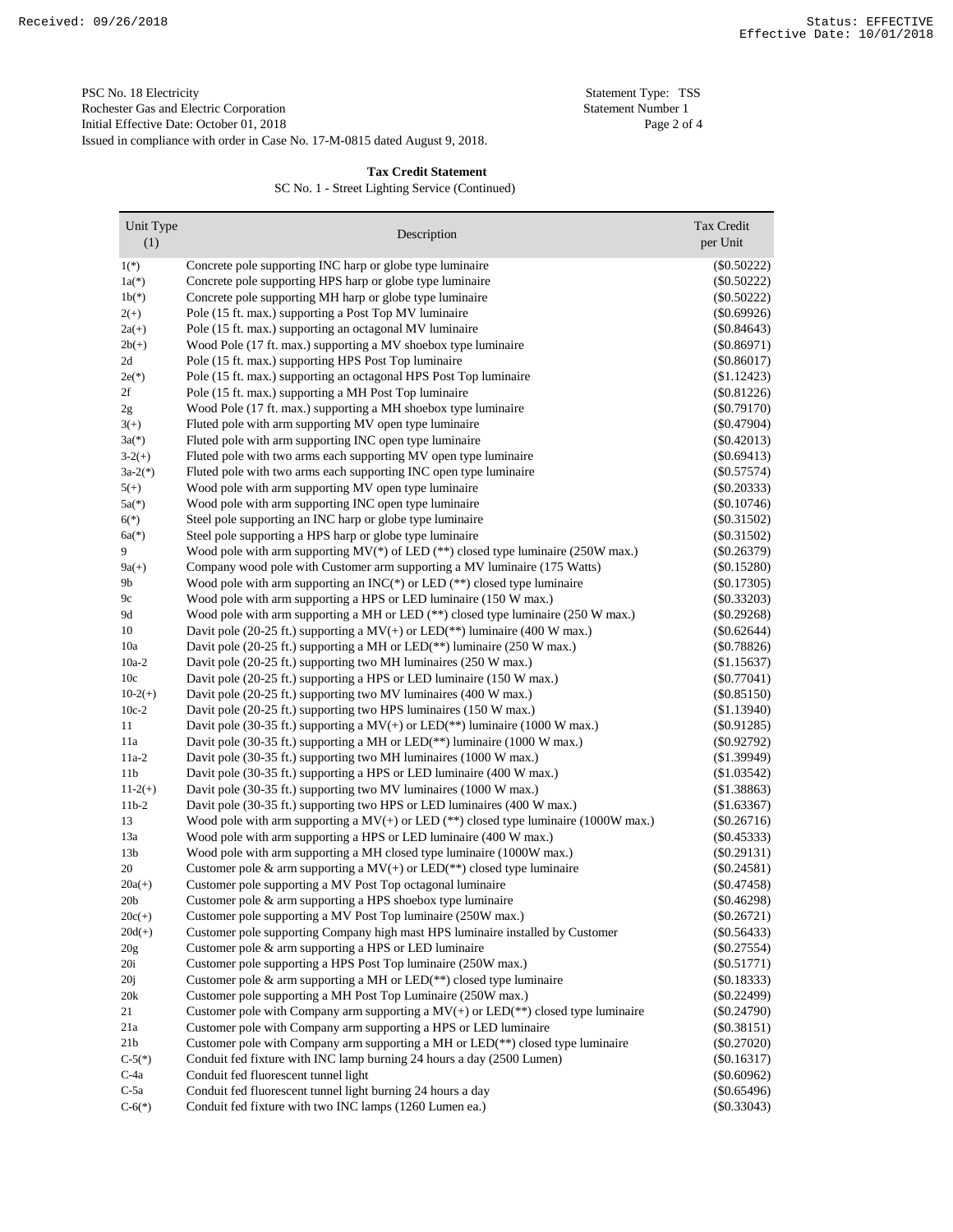Issued in compliance with order in Case No. 17-M-0815 dated August 9, 2018. PSC No. 18 Electricity Statement Type: TSS<br>
Rochester Gas and Electric Corporation Statement Number 1 Rochester Gas and Electric Corporation Initial Effective Date: October 01, 2018 Page 3 of 4

### **Tax Credit Statement**

SC No. 1 - Street Lighting Service (Continued)

| Description                                                                    | Tax Credit per<br>Unit |
|--------------------------------------------------------------------------------|------------------------|
| Overhead wire                                                                  | (S0.00083)             |
| Street lighting wood poles, Company owned, per pole                            | $(\$0.26831)$          |
| Street lighting wood poles, jointly owned by Company and third party, per pole | $(\$0.13416)$          |
| Conduit and cable                                                              | $(\$0.00580)$          |
| Direct buried cable in URD subdivisions                                        | $(\$0.00269)$          |
| Cable in conduit pwned by others                                               | $(\$0.00207)$          |
|                                                                                |                        |